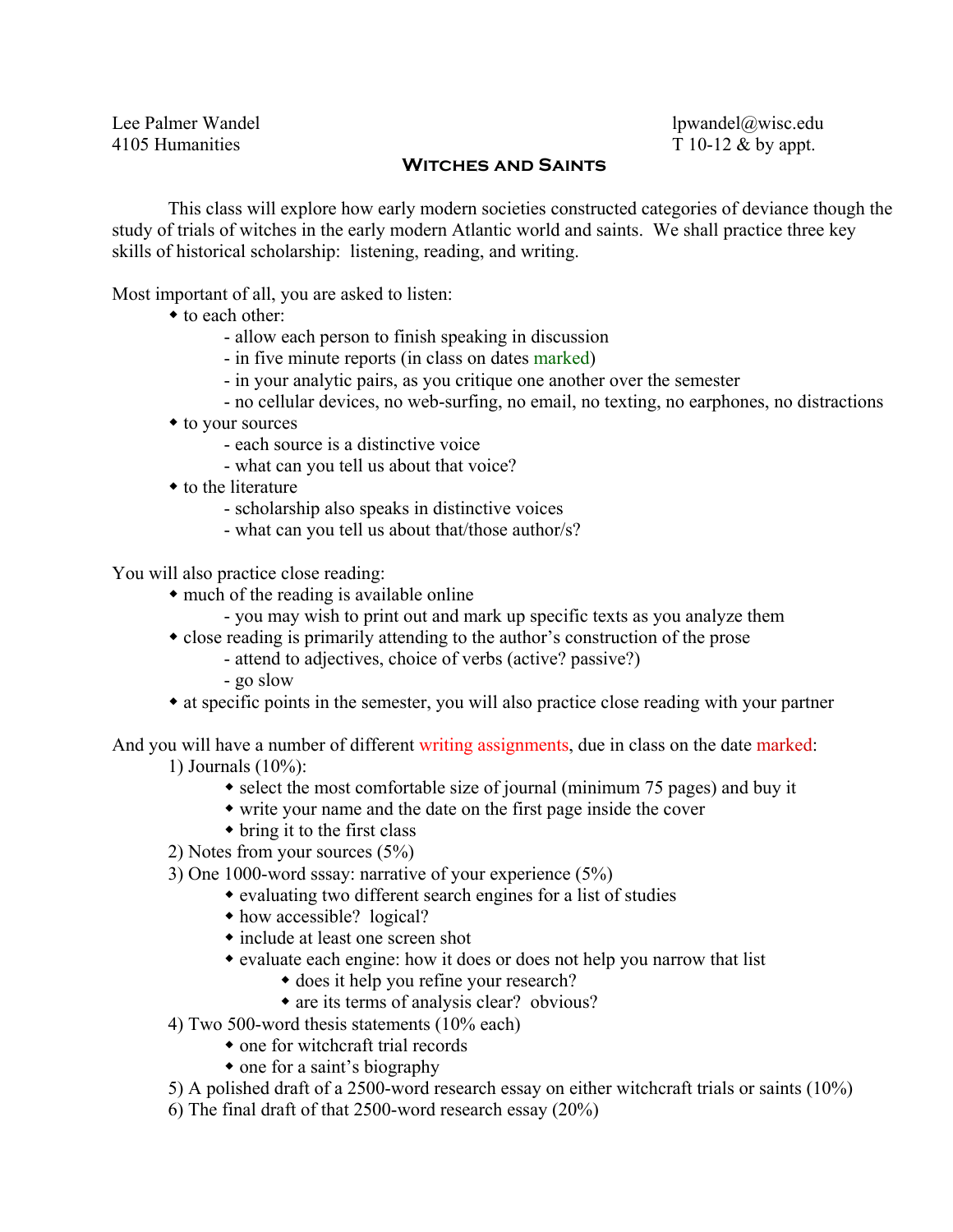## Grading:

Each of the three is a component of this class.

 40% of your grade will come from oral reports and participation in discussion each week in which both listening and close reading will be evaluated

60% will come from written assignments.

All assignments must be completed in order to receive credit for the class.

## Resources:

1) Students are asked to take one of the workshops Memorial Library offers History undergraduates

2) online resources:

• style handbook:

http://digital.library.wisc.edu/1711.web/chicagomanualstyle

## sources:

 http://departments.kings.edu/womens\_history/witch/witchlinks.html#sources netLibrary: *The Autobiography of St. Ignatius Loyola*, edited John C. Olin

#### 3) Books on Reserve:

style handbooks:

 Graff, Gerald, *They Say, I Say* (2010): PE1431 G73 2010 Booth, Wayne, et al, *The Craft of Research* (2008): Q180.55 M4 B66 2008

### witch trials

 Ankerloo, Bengt, & Gustav Henningsen, *Early Modern European Witchcraft* (1993): BF1584 E9 H3913 1993 Levack, Brian, *The Witch-hunt in Early Modern Europe* (2006): BF1571 L48 2006  *Witchcraft in Early Modern Europe* series: BF1566 W738

#### saints:

Weinstein, Donald, & Rudolph Bell, *Saints and Society* (1986): BX4659 E85 W44 1986

4) You may wish to purchase specific books in order to have better access to them. *The Craft of Research*, for example, is readily available through Amazon.